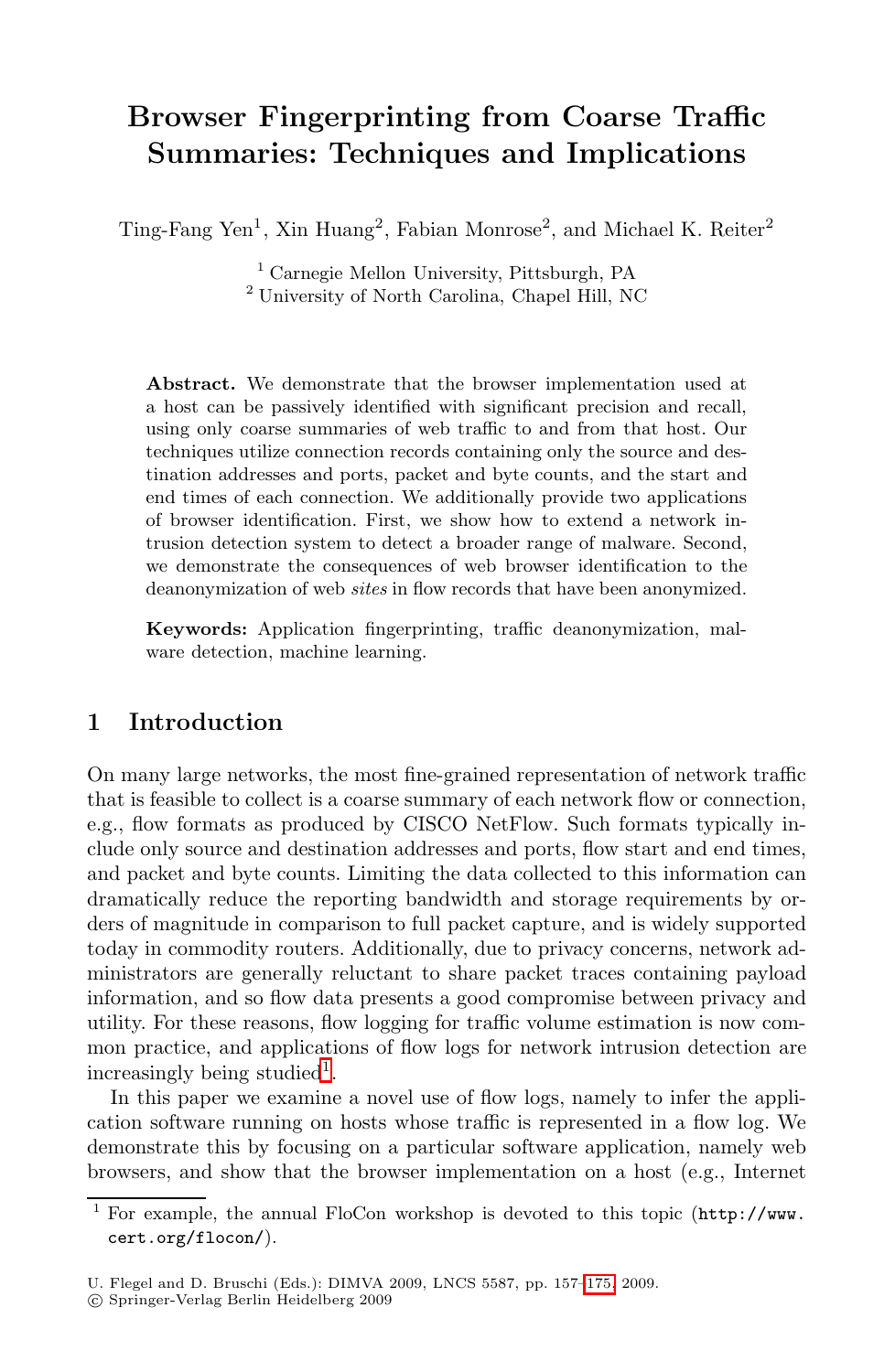Explorer (IE), Firefox, Opera, or Safari) can be determined given its web traffic in flow records, *without* access to payload information. More importantly, our techniques do not rely upon observing web retrievals that are unique to a single browser platform, e.g., Firefox checking for updates at the Firefox update server. We eschew such telltale events both because they tend to be relatively rare (e.g., Opera checks for updates only once per week) and so might not be represented in a flow log under consideration, but also because in the case of anonymized network data, such events may not be evident.

Rather, our techniques infer the browser implementation by applying machinelearning techniques to the behavioral features of the traffic in which it is involved when interacting with regular sites, as observed even in coarse flow records. It is arguably surprising that browser implementations could be discerned in this way, since a browser's network behavior is primarily determined by the content and structure of the pages it accesses. Moreover, classification could be complicated by various factors that are inherent in traffic, inc[lu](#page-1-0)ding variations in the users' browsing behavior or browser configuration, differences in the web page content being retrieved (both across different websites and in the same website over time), the client hardware configuration, and the different geographic locations from which the content is retrieved.

One of the contributions of t[hi](#page-5-0)s work is to evaluate the impact of the above factors on the classification accuracy of the browser type. We do so on the basis of web traffic induced by the four most popular browsers, as measured in retrievals of the main pages of the top 150 websites on the Internet<sup>2</sup> over the course of two months, and on the basis of web retrievals recorded at the border of the Carnegie Mellon University network. Our results show that even when the training and testing datasets are from different time frames, to different websites, and collected at different geographic locations, we were still able to achieve 75% classification precision and 60% recall (see Section 4).

Our focus of web browsers for this study is partly du[e t](#page-16-0)o their relative importance among applications today, but is also due to the implications of their identification. A second contribution of our work is the demonstration of these implications, in two contexts. First, because of their widespread use, attacks that exploit vulnerabilities in specific browser implementations have also emerged. In this context, inferring the type of browser from traffic traces is beneficial for network intrusion detection systems that identify hosts infected by platformdependent malware by observing suspicious traffic from hosts with similar software configurations. We describe an application of this in the  $T\bar{A}MD$  system [1], w[hich previously classified](http://www.alexa.com/) hosts as similar on the basis of only their operating systems. Our techniques enable  $T\bar{A}MD$  to incorporate browser similarity into this evaluation.

<span id="page-1-0"></span>Second, we demonstrate the consequences of web browser identification to the deanonymization of web *sites* in flow records that have been anonymized. We show that the identification of the web browser in flow records enables the application of per-browser website classifiers to yield a more precise deanonymization

<sup>2</sup> According to Alexa, http://www.alexa.com/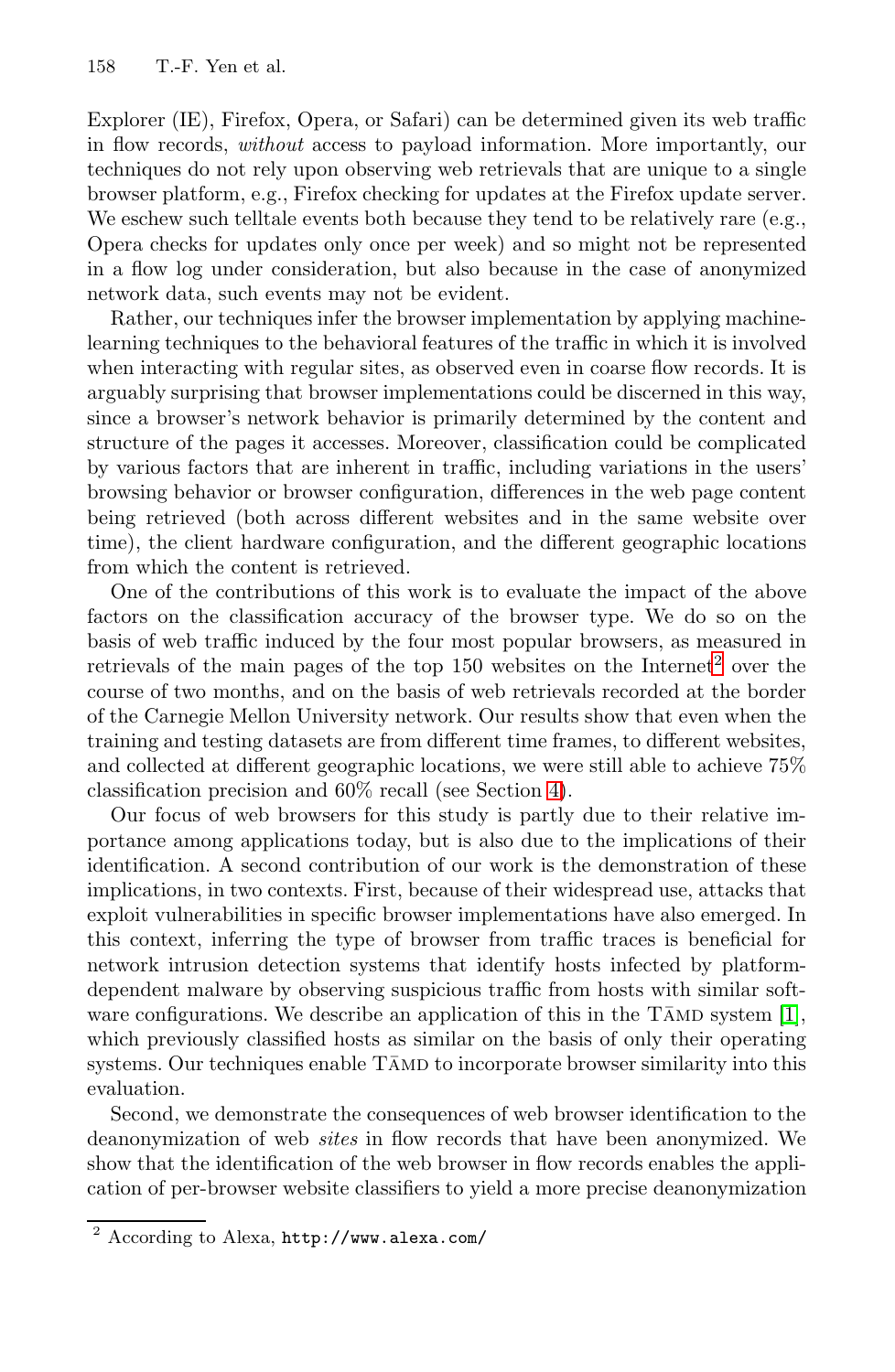of the websites represented in the traffic than has previously been achievable from flow records. Specifically, we show that we can deanonymize websites visited by a host using a per-browser classifier with up to a 17% improvement in precision over the case in which we use a similarly trained generic classifier.

To summarize, our contributions include (i) techniques to identify the web browser represented in flow records of web page accesses; (ii) quantification of the impact of various factors on browser classification accuracy; (iii) the application of this techniqu[e](#page-16-1) [to](#page-17-0) improve network intrusion detection systems; and (iv) the application of this technique to more accurately deanonymize the websites represented in anonymized network traffic.

## **2 Related Work**

Many fingerprinting tools are *active* in nature, probing services with carefully crafted queries (e.g., those produced by Nmap and Nessus) to detect implementation-specific characteris[tic](#page-17-1)[s](#page-17-2) [\[2](#page-17-3)[,3\].](#page-17-4) [M](#page-17-5)ore relevant to our work are *pas[siv](#page-17-6)e* fingerprinting techniques that infer the implementations of network applications or operating systems based solely on observing the traffic they send. Passive fingerprinting tools and techniques are numerous, though most focus on identifying TCP/IP implementations and utilize specific information [4,5,6] that is unavailable in coarse flow records. While passive techniques have more recently been proposed to identify the *application* (e.g., peer-to-peer file transfers versus web retrievals) or the class of application (e.g., interactive sessions [v](#page-17-7)ersus bulk-data transfers) reflected in packet traces [7,8,9,10,11], few proposals (e.g., [12,13,14,15]) have done so from coarse flow records. Moreover, to the best of our knowledge, none of these proposed techniques attempt to identify particular *implementations* of an application (e.g., the browser) from passive observations of flow records alone.

We explore in this paper the implications of browser identification for the problem of deanonymizing web *sites* in anonymized flow records. Several works have examined the susceptibility of anonymized traffic traces to deanonymization, e.g., [16,17,18]. Similar to our work, these approaches re-identify hosts or websites on the basis of their [b](#page-16-0)ehaviors as exhibited in the anonymized traffic traces. However, none of these earlier works have taken into consideration the fact that on-the-wire behaviors are influenced by the pa[rtic](#page-18-1)ular implementation of their protocol peers. As we show later, first classifying the browser involved in a web retrieval can improve the fidelity with which one can deanonymize websites present in anonymized network flows.

We also demonstrate how reliable identification of the browser can be used to detect platform-dependent malware by identifying suspicious traffic coming from hosts with similar software configurations [1]. Like  $T\overline{A}MD$ , other network intrusion-detection systems employ fingerprints of host software platforms when detecting intrusions, though most generate these fingerprints actively (e.g., [19]). As far as we are aware, none do so passively on the basis of coarse flow information, however, and so our techniques might enhance a range of network intrusion-detection systems when flow information is all that is available.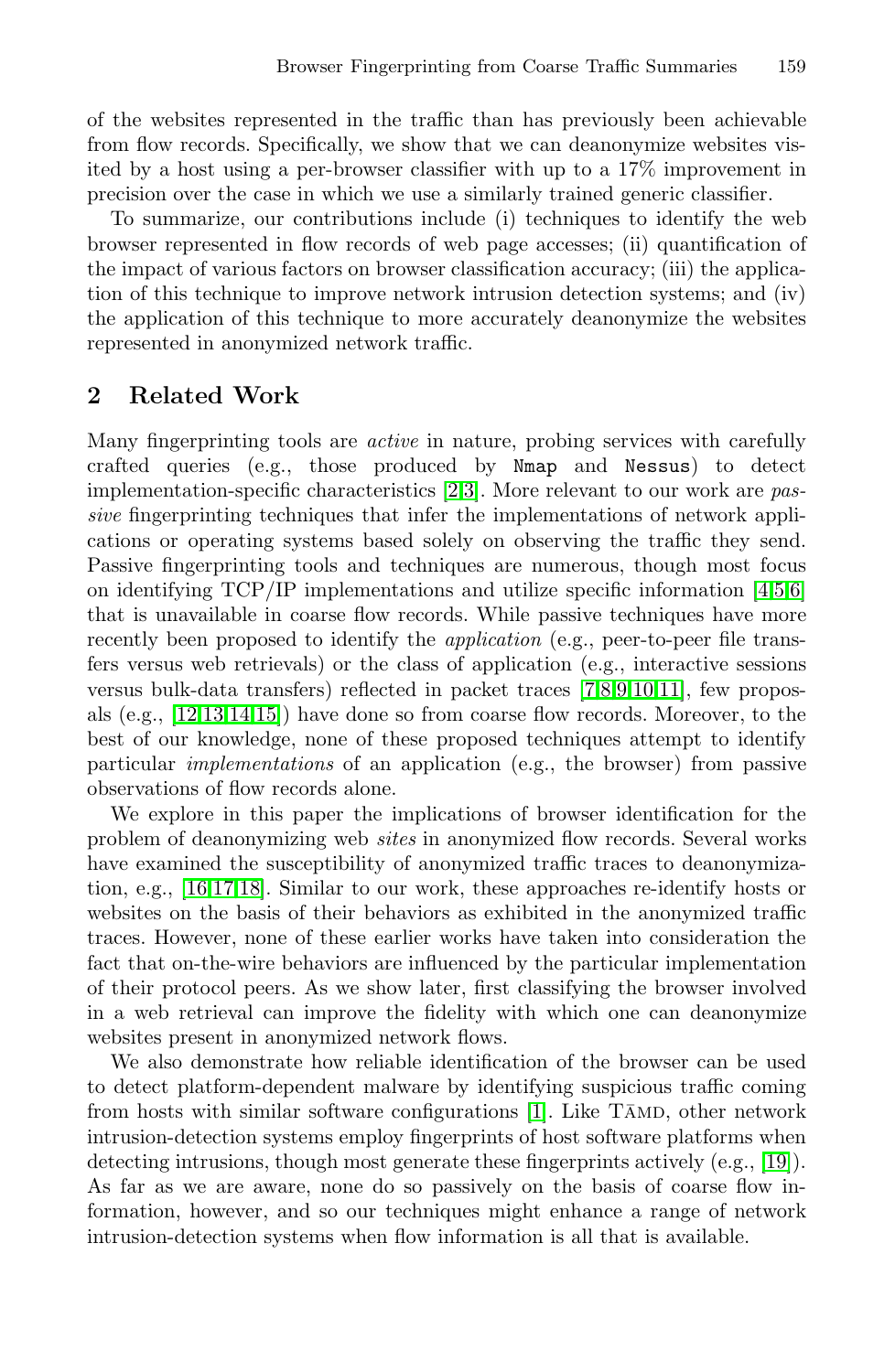## <span id="page-3-1"></span>**3 D[a](#page-3-0)ta Sets**

The empirical analysis in this paper takes advantage of several sources of data recorded in the Argus (Audit Record Generation and Utilization System [20]) flow format. Argus is a real time flow monitor based on the RTFM flow model [21,22]. Argus inspects each packet and groups together those with the same attribute values into one bi-directional record. In particular, TCP flows are identified by the 5-tuple (source IP address, destination IP address, source port, destination port,  $protocol$ <sup>3</sup>, and packets in both directions are summarized into a single Argus flow record. The browser fingerprinting techniques we propose in this paper require only that each flow record include the source and destination IP addresses and ports, the protocol, and the total bytes and packets sent in each direction. In our data collection, however, we extend this basic flow record format with additional information — notably, the first 64 bytes of payload on the connection, and time-to-live (TTL) values in IP packet headers — for the sole purpose of determining ground truth of certain attributes to use in our evaluation. To be clear, this additional information is not used by our classifiers, and is only taken into consideration when determining the accuracy of our techniques and for extracting testing instances from live network data.

We use the following data sources in our evaluations:

**The CMU dataset.** This dataset consists of anonymized traffic from the edge routers of the wired CMU campus network, which includes one /16 subnet. We do not c[onsi](#page-17-7)[der](#page-18-2) hosts (that is, IP addresses) from the wireless network, since those hosts typically have short-lived DHCP-assigned IP addresses, such that hosts using different browsers may be associated with the same address, leading to inconsistencies in the data. The rate of the traffic in the CMU dataset is about 5000 flow records per second, and was collected over six weeks from October to December 2007. We are interested in reducing this dataset only to web retrievals for the purposes of this paper, but one of the challenges in processing live network data is in accurately identifying the boundaries that separate website retrievals (c.f., [18,23]). In this work, we leverage the first 64 bytes of each flow to id[enti](#page-17-8)fy the start boundary of a website retrieval from a host internal to the CMU network. More specifically, we define a web retrieval to begin with a port-80 connection comprised of an HTTP request of the form "GET / ", as such a connection would be highly unlikely to be part of another retrieval. The web retrieval is then comprised of this flow and all subsequent flows originating from the same host in the next 10 seconds. Our choice of 10 seconds is based on empirical evaluations. The use of the flow payload for parsing web retrievals can be replaced, for example, by checking for a certain amount of idle time before a burst of web traffic [16], though we do not explore this alternative here. Incomplete retrievals, or those with less than three flows, do not carry enough information about the browser implementation in order for the

<span id="page-3-0"></span><sup>3</sup> Since Argus records are bi-directional, the source and destination IP addresses are swappable in the logic that matches packets to flows. However, the source IP address in the record is set to the IP address of the host that initiated the connection.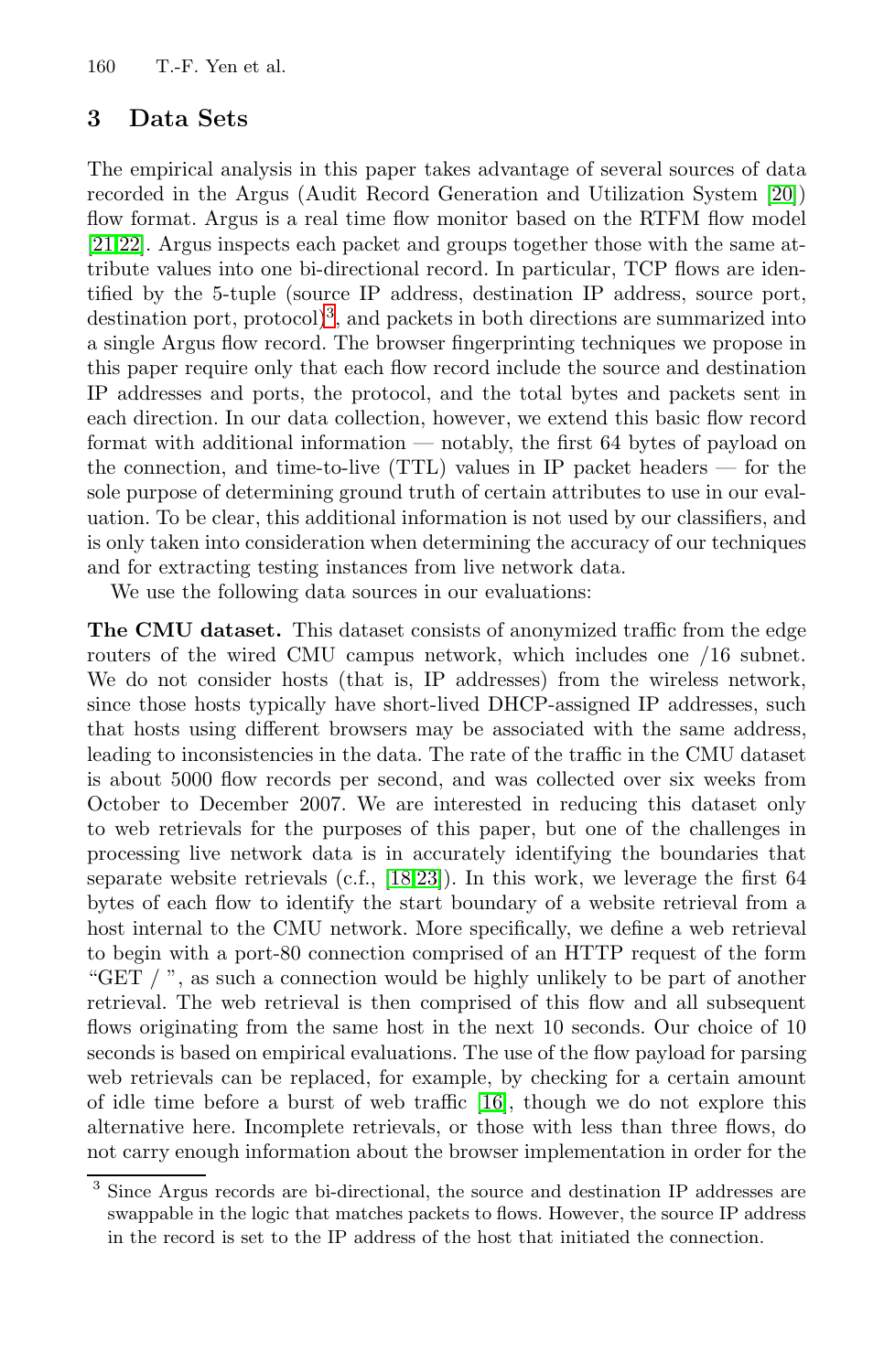[class](https://wiki.mozilla.org/Phishing_Protection)ifier to make a well-grou[nded](https://wiki.mozilla.org/Phishing_Protection) [decision,](https://wiki.mozilla.org/Phishing_Protection) [and](https://wiki.mozilla.org/Phishing_Protection) [so](https://wiki.mozilla.org/Phishing_Protection) [we](https://wiki.mozilla.org/Phishing_Protection) [only](https://wiki.mozilla.org/Phishing_Protection) consider retrievals with more than three flows in our analysis.

As mentioned earlier, we examine the 64 bytes of available payload in each flow to infer the browser involved in the retrieval. Specifically, for the purposes of ground-truth, a host is identified to be using the Opera browser if the useragent string in its HTTP request starts with the string "Opera". Firefox hosts are identified by the special "safe-browsing" requests issued by the browser to check the validity of the website being contacted (https://wiki.mozilla.org/ Phishing\_Protection). Due to the 64-byte restriction in the available payload length, we were not able to reliably identify hosts using IE and Safari in the CMU data set.

**The PlanetLab-Native dataset.** In order to perform our evaluations in which the CMU dataset serves as the testing data, we would like a training dataset from hosts that are diverse in terms of geography and hardware platform. Planet-Lab [24] offers a platform that is generally available and that enables the retrieval of web pages fro[m](#page-4-0) a wide range of hosts with different hardware configurations and geographic locations. To collect this dataset, we deployed a program to fourteen hosts across five PlanetLab networks; this program sequentially retrieved the front page (i.e., generating "GET / " HTTP requests) of the top 150 most popular websites in the U.S. (according to Alexa) repeatedly over the course of one month. Each web retrieval was comprised of the flows observed in the thirty seconds since the s[tart](#page-18-3) of the retrieval. Machines on PlanetLab are required to run a Linux operating system, so we performed retrievals from Linux-compatible browsers, namely Firefox and Opera<sup>4</sup>. Recall that these two browsers are also the only ones reliably identifiable in the CMU dataset, and so the PlanetLab-Native dataset can serve well as training data for testing with the CMU dataset.

**The [Pl](#page-4-1)anetLab-QEMU dataset.** In an effort to develop a dataset that includes traffic for all of the major browsers (IE, Firefox, Opera and Safari), we utilized a processor emulator, QEMU [25], to run an emulated Windows operating system on PlanetLab hosts. As in the PlanetLab-Native dataset, we ran an automated program to sequentially retrieve the front page of the top 150 most popular websites repeatedly over the course of one month. Each web retrieval was comprised of the flows observed in the thirty seconds since the start of the retrieval. We deployed this emulated version of Windows on seven hosts across three PlanetLab networks<sup>5</sup>.

<span id="page-4-1"></span><span id="page-4-0"></span>Arguably, the PlanetLab datasets may not accurately represent website retrievals generated by actual user activities, where frequent visits to a particular website may result in much of the content being cached. To compensate for this effect, we set the browser cache sizes to be sufficiently large (400MB) so that objects would not be evicted from cache.

<sup>4</sup> To generate our PlanetLab-Native dataset, we used Firefox 2.0.0.16 and Opera 9.51.

<sup>5</sup> To generate our PlanetLab-QEMU dataset, we used IE 7.0, Firefox 2.0.0.13, Opera 9.51 and Safari 3.1.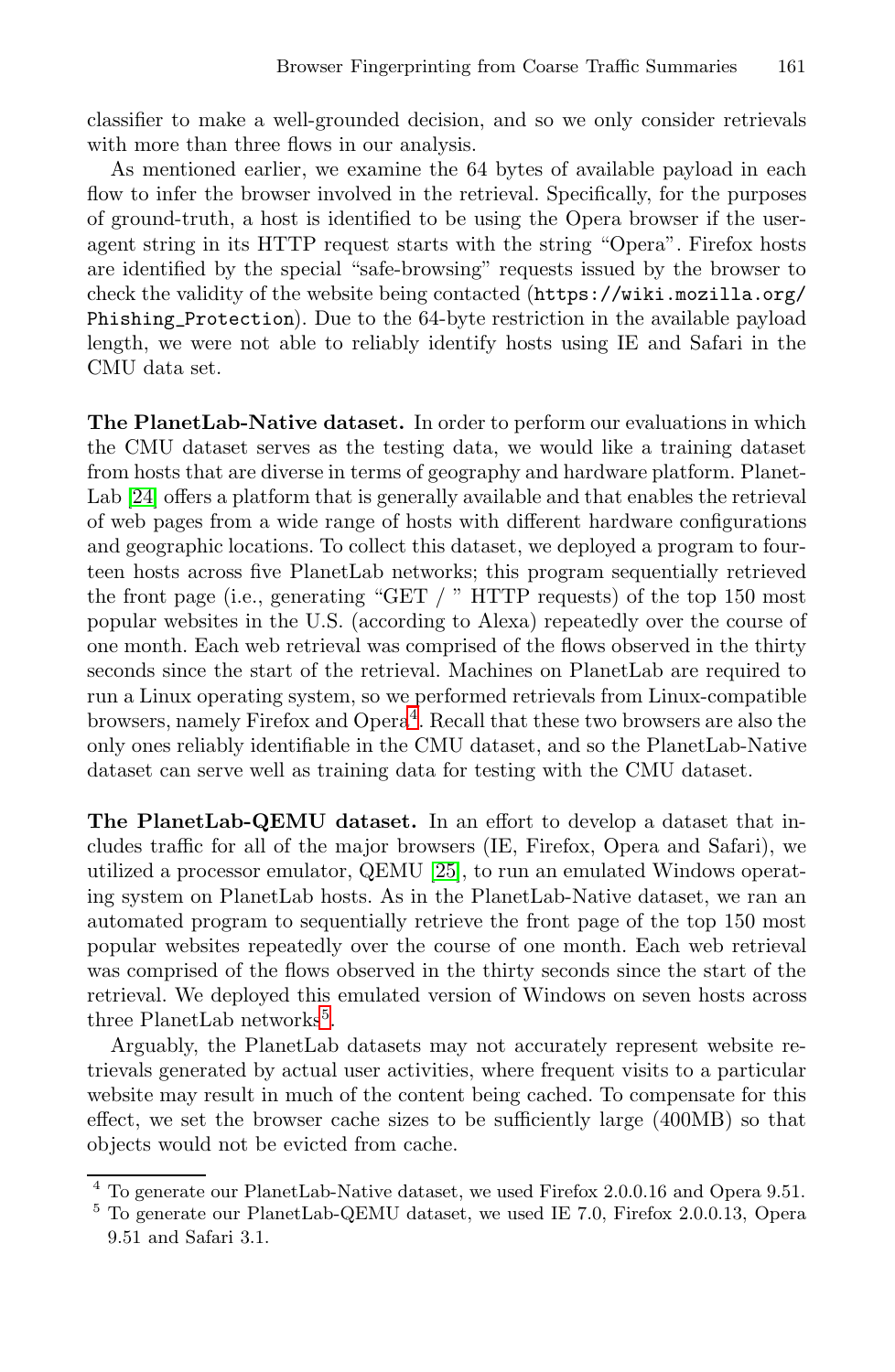#### **Feature Selection**

To capture browser-specific characteristics in network traffic, we extracted nine main features from each website retrieval, listed in Table 1. The mean, standard deviation, maximum, minimum, median, first and third quartile, inter-quartile range, and the cumulative sum, are also calculated for each flow statistic. Our feature selection strategy is based on examining the information gain associated with each of the statistics for the aforementioned nine main features. More specifically, using the PlanetLab-Native dataset, we select the top statistics whose cumulative information gain accounts for at least 90% of the overall information gain. These selected statistics are combined into a feature vector  $F_r$  for website retrieval *r*. Among the most important features are those associated with the byte and packet counts in each direction, the cumulative flow duration, and the retrieval duration. While we have not fully explored the root cause for all of these differences, they are related to the different orders in which the browsers retrieve objects on a given page, different numbers of objects retrieved in one connection, and the numbers of connections that can be active simultaneously. Of course, while these features play an important role in distinguishing different browser implementations in our tests, we acknowledge that they may not be optimal for distinguishing browsers not included in the training data, or future browser versions that behave fundamentally differently from the ones covered in this study. That said, the methodology outlined in this paper can be easily applied to incorporate new browser types into the classifier.

| <b>Table 1.</b> Main features extracted for each retrieval |  |
|------------------------------------------------------------|--|
|------------------------------------------------------------|--|

<span id="page-5-0"></span>

| Flow Byte count (in each direction)<br>Statistics Packet count (in each direction) |  |  |  |  |
|------------------------------------------------------------------------------------|--|--|--|--|
| Flow duration                                                                      |  |  |  |  |
| Number of flows active simultaneously to this one                                  |  |  |  |  |
| Start time minus most closely preceding flow start time                            |  |  |  |  |
| Retrieval Total number of flows                                                    |  |  |  |  |
| Statistics Cumulative byte count from destination                                  |  |  |  |  |
| Cumulative flow duration                                                           |  |  |  |  |
| Retrieval duration                                                                 |  |  |  |  |

# **4 Browser Identification from Flow Records**

As discussed in Section 1, our first goal is to develop techniques for inferring the browser implementation that is participating in recorded flows that represent web retrievals from that browser. At first, it might seem that distinguishing the browser should be difficult, since a browser primarily serves to interpret and render the HTML and other types of content it receives. As such, its behavior should be primarily dictated by the content it is accessing.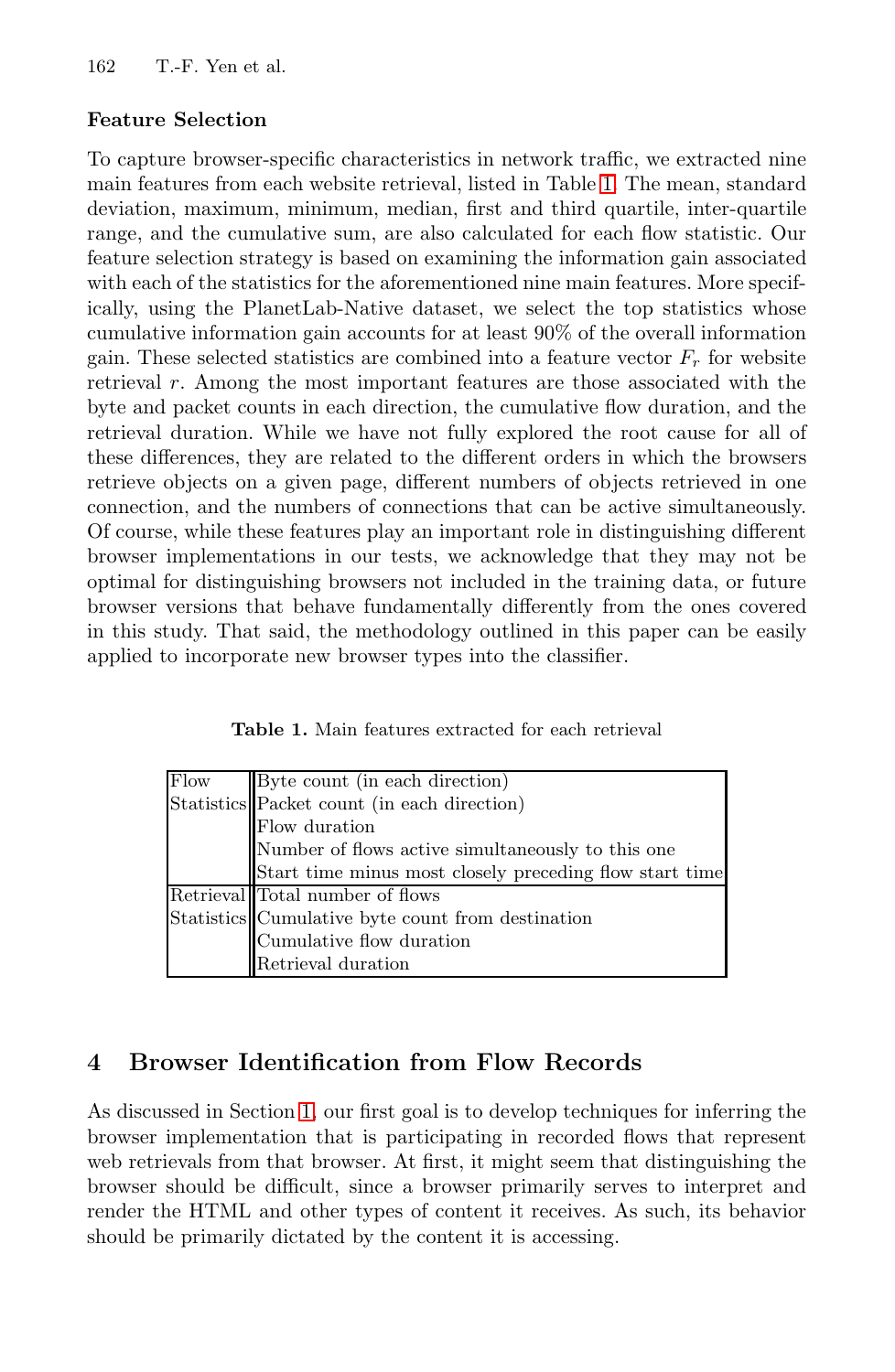<span id="page-6-0"></span>

<span id="page-6-1"></span>

**Fig. 1.** Number of packets sent from the browser, accumulated over all flows that comprise the retrieval. Each retrieval is to http://www.cnn.com/.

**[Fig. 2.](http://www.cnn.com/)** Cumulative time between consecutive flows that comprise the retrieval. Each retrieval is to http://www.cnn.com/.

An example of why this intuition might not be true is [s](#page-6-1)hown in Figure 1, which shows just one feature (see Table 1) for the four most popular browsers (IE, Firefox, Opera, and Safari) when each retrieved http://www.cnn.com/ at nearly the same time and from a host in the University of North Carolina campus network. The feature pictured is the number of packets sent from the browser, accumulated over all flows that comprise the retrieval. It is evident that in these retr[iev](#page-6-0)[al](#page-6-1)s, Firefox initiates more flows than the other browsers, Opera sends more packets in earlier flows, and Safari sends fewer packets overall. Figure 2 shows the start time of each flow minus the most closely preceding flow start time, accumulated over all flows in the retrieval. This feature clearly shows that certain browsers (e.g., Firefox) try to improve response time by multiplexing the retrieval of content across substantially more flows than other browsers.

However, using these differences to reliably determine the browser from flow records is not as straightforward as it may seem, and in particular is not as easy to automate as Figures 1–2 might suggest. Aside from the content and structure of the websites, users' browsing behavior, browser configuration, geographic location, and the client hardware configuration can also affect browser network behavior. As such, in the remainder of this section we test with what precision and recall an automatic classifier can distinguish among browsers in different scenarios.

More specifically, the classifier type that we utilize is Support Vector Machines  $(SVM)^6$ , which have been widely applied to many supervised learning problems [27,28]. Given two sets of labeled data, the SVM finds a hyperplane that separates the data and maximizes the distance to each data set. When multiple classes are involved, the SVM generates a group of pair-wise binary

We utilize the SVM implementation included in the Weka machine learning package [26].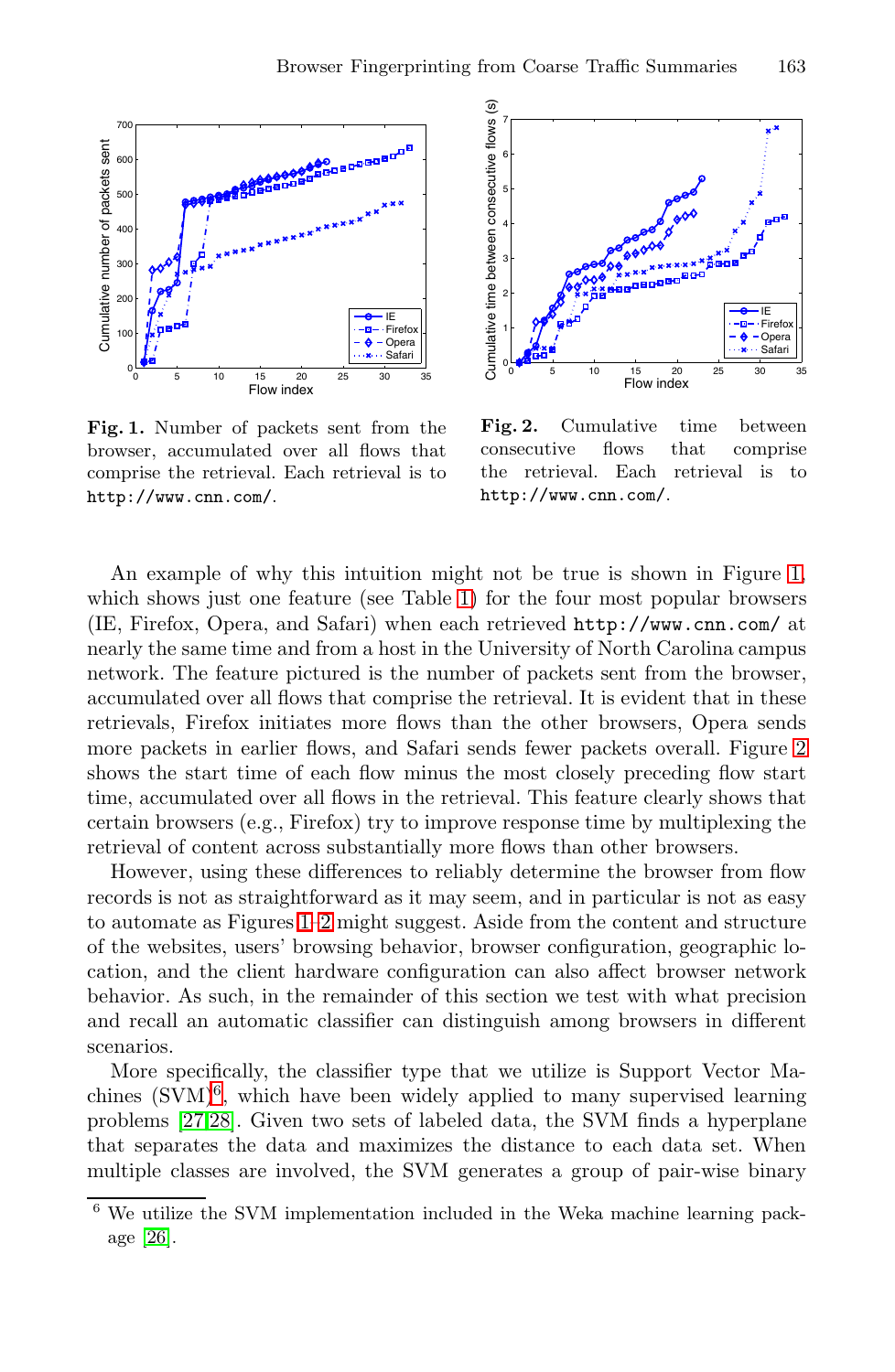classifiers. Each binary classifier gives a vote to a class, and the final classification is the class with the highest vote. Loosely speaking, since an instance is classified depending on which side of the separating hyperplane it lies on, and not necessarily on how far from the hyperplane it is, there can be cases where an instance is misclassified if it is located "close" to the separating hyperplane.

To aid in our classification, we modify the aforementioned application of SVMs to incorporate a notion of "confidence". The confidence threshold is the minimum distance of the hyperplane from the testing instance, where only instances with distance to the hyperplane greater than the confidence threshold are classified. This allows the classifier to avoid making decisions in ambiguous situations that would likely result in incorrect classifications.

The general structure of each test described below is that we first train a browser classifier on one dataset and then classify each retrieval in another dataset to obtain a guess of the browser used in that retrieval. Each website retrieval is classified only if its distance to the separating hyperplanes is greater than the confidence threshold. The classifier then determines the type of browser used by [ho](#page-3-1)st *h* to be the browser classified most often in *h*'s retrievals. To avoid errors due to a host having a small number of retrievals, we only consider hosts with more than thirty classified retrievals in our analysis. Our choice of thirty retrievals was determined empirically, and provides a good balance between precision and the number of hosts classified from the dataset.

We denote the classification for host *h* to be **browserguess** $(h)$ , and the actual browser used by host *h* to be **browser**(*h*). Note that **browser**(*h*) =  $\perp$  if the actual browser for *h* could not be determined, which occurred in the CMU dataset in some cases; see Section 3. Also, browserguess $(h) = \perp$  can result if the classifier makes no classification for  $h$ , since no overwhelming choice arises for  $h$ 's retrievals. The precision and recall across all hosts in the test dataset is defined as follows:

$$
\begin{aligned} \text{Precision} &= \Pr[\text{browser}(h) = b \mid \text{browser}(h) = b \neq \bot] \\ &= \frac{|\{h: \text{browser}(h) = \text{browser}(h)\}|}{|\{h: \text{browser}(h) \neq \bot\}|} \\ \text{Recall} &= \Pr[\text{browser}(h) = b \mid \text{browser}(h) = b \neq \bot] \\ &= \frac{|\{h: \text{browser}(h) = \text{browser}(h)\}|}{|\{h: \text{browser}(h) \neq \bot\}|} \end{aligned}
$$

<span id="page-7-0"></span>Keep in mind that a classifier that makes random guesses, i.e., classifying each host as a particular browser with  $\frac{1}{n}$  probability, where *n* is the number of browsers, and a network where the browsers are distributed evenly among the hosts, the precision can only be expected to be  $\frac{1}{n^2}$ .

#### **4.1 Tests on PlanetLab-QEMU Dataset**

In an ideal web browsing scenario, only one website retrieval is taking place at any time, such that boundaries between consecutive retrievals are clearly delineated, and each webpage is allowed to fully download before the next one. While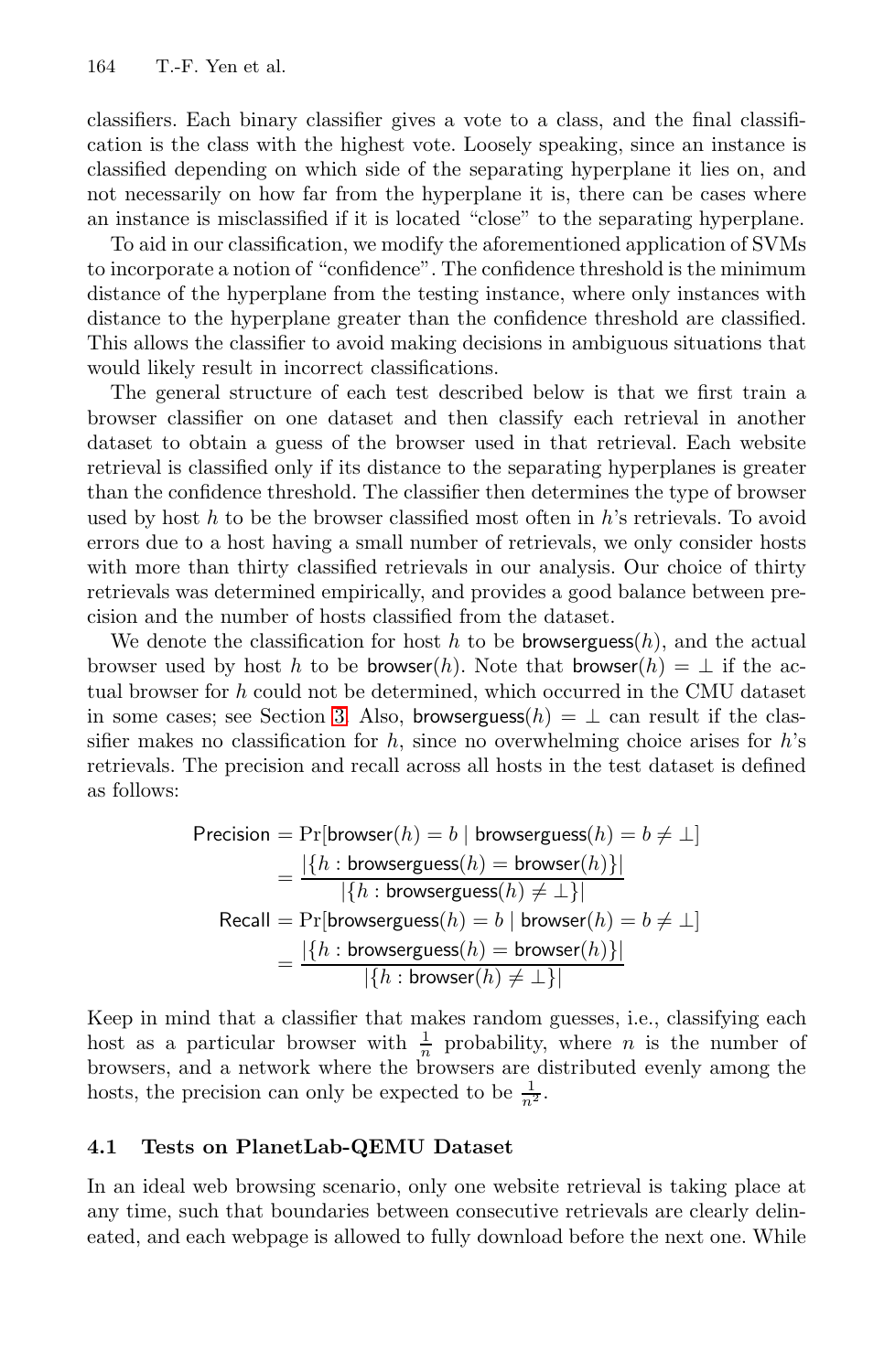this idealistic scenario will be compounded by many other issues in practice, we argue that tests in a controlled environment are valuable in that they enable us to better understand what factors influence classification the most.

We evaluate the results of browser identification under this setting using the PlanetLab-QEMU dataset. [To](#page-8-0) simulate multiple hosts, each running a specific browser implementation, data from each host is separated by the browser that generated the traffic. This traffic pertaining to a specific browser from one host serves as testing data, while the classifier is trained on traffic from all other hosts, for each experiment. Since in some applications it will not be possible to obtain retrievals from every website that may be present in the testing data, we set the training data to be traffic from the top 100 websites, and use traffic from the remaining 50 websites (from top 100 to 150) for testing.

The precision and recall are shown in Figure 3, for confidence thresholds set to one of {0.35, 0.65, 0.95, 1.15, 1.30, 1.50}. The rise in precision is likely due to incorrect classifications being filtered out as a result of the increase in confidence threshold, to the point that most of a host's classified retrievals are then correct. On the other hand, recall decreases with the confidence since more hosts are unclassified (i.e.,  $\{h : \text{browsergues}(h) = \perp\}$ ). In all cases the correct browser can be identified with at least 71% precision and recall, and the precision grows to 100% with recall at 43% as the confidence threshold is increased. These results show that browser implementations exhibit different traffic behaviors that can be accurately identified even in coarse flow records.

<span id="page-8-0"></span>

**Fig. 3.** Precision and recall for browser classification on the PlanetLab-QEMU dataset



**Fig. 4.** Precision and recall for browser classification on the CMU dataset (Train: PlanetLab-Native, Test: CMU)

#### **4.2 Tests on CMU Dataset**

Unlike the controlled setting of the PlanetLab experiments, the CMU dataset provides a setting for evaluating our techniques on traffic recorded in the real world. That said, we remind the reader that for purposes of ground truth, we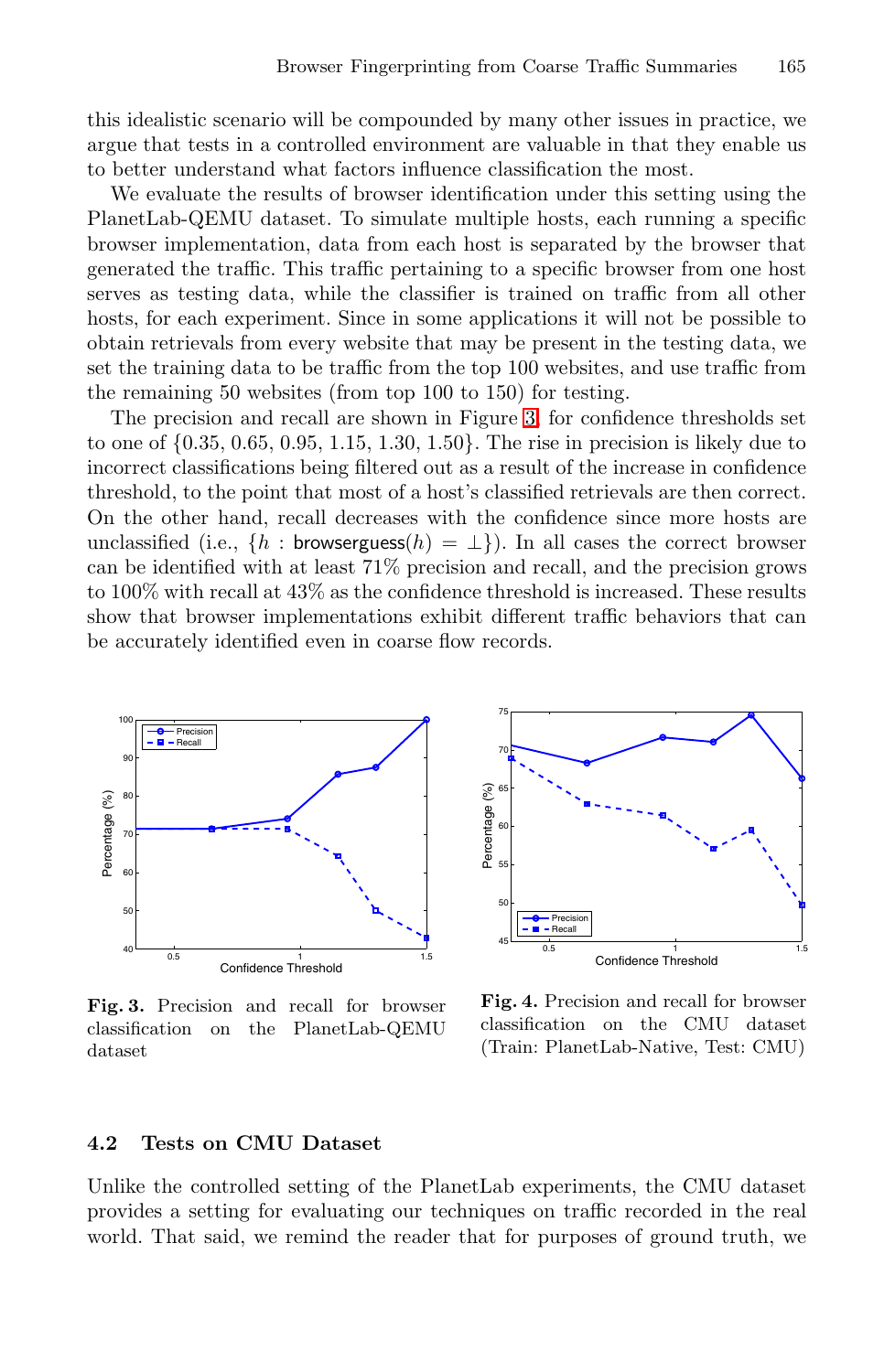could only reliably identify hosts using Firefox and Opera in the CMU dataset, and consequently, our analysis here is restricted to these cases. Out of those hosts, the vast majority of them used Firefox, and to not bias our results to that of a single-browser evaluation, we randomly select Firefox hosts in the CMU dataset but ensure that we have an equal number of Firefox and Opera hosts. The PlanetLab-Native dataset is used in this case for training a browser classifier.

Figure 4 shows the precision and recall for the CMU dataset, for confidence thresholds set to one of {0.35, 0.65, 0.95, 1.15, 1.30, 1.50}. The precision generally increases slightly with the confidence threshold, as instances that were incorrectly classified are now filtered out (because they were too close to the separating hyperplane), while recall decreases as a higher threshold leads to more unclassified instances (i.e.,  $\{h : \text{browserguess}(h) = \perp\}$ ). As the confidence threshold increases, some hosts whose majority of retrievals were correctly classified now have those correct classifications filtered out, so that these hosts are left with more misclassified retrievals that cause the browser to be identified incorrectly; this results in a decr[ea](#page-16-0)se in precision at the end of the curve. The peak in precision is 74*.*56%, when the confidence threshold is 1.30. We note that in this test (where the number of Firefox and Opera hosts are balanced) our precision is substantially greater than that of random guessing (i.e., 25%).

# **5 Applications to Network Intrusion Detection**

 $T\bar{A}MD$  (Traffic Aggregation for Malware Detection) [1] is an intrusion detection system that passively observes traffic passing through an enterprise network border to identify internal hosts infected by stealthy malware, such as botnets and spyware. T $\overline{A}$ MD exploits the observation that, however subtle, stealthy malware still needs to communicate to exfiltrate data to the attacker, to receive commands, or to carry out the commands. Moreover, since malware rarely infiltrates only a single host in a large enterprise, these communications should emerge from multiple hosts within coarse temporal proximity to one another (e.g., within an hour of one another). Based on these observations,  $T\overline{A}MD$  functions by finding new communication "aggreg[at](#page-9-0)es" involving multiple internal hosts, i.e., communication flows that share common characteristics.

<span id="page-9-0"></span>One of the characteristics on which TAMD aggregates traffic is the *platform* of the internal hosts involved in sending or receiving that traffic, which is useful for identifying platform-dependent malware infections. That is, suspicious traffic common to a collection of hosts becomes even more suspicious if the hosts share a common software platform. Previously, forming platform aggregates in TAMD was based solely on the hosts' operating systems. As such, malware that is application-dependent, such as malware that exploits Firefox only<sup>7</sup>, might span multiple aggregates formed by O/S fingerprinting alone (if the exploit works on

Examples of such application-dependent malware are the Infostealer. Snifula trojan that exploits Mozilla Firefox, the MSIL.Yakizake worm that exploits Mozilla Thunderbird, the Imspam trojan that sends spam through MSN or AOL Messenger, among others.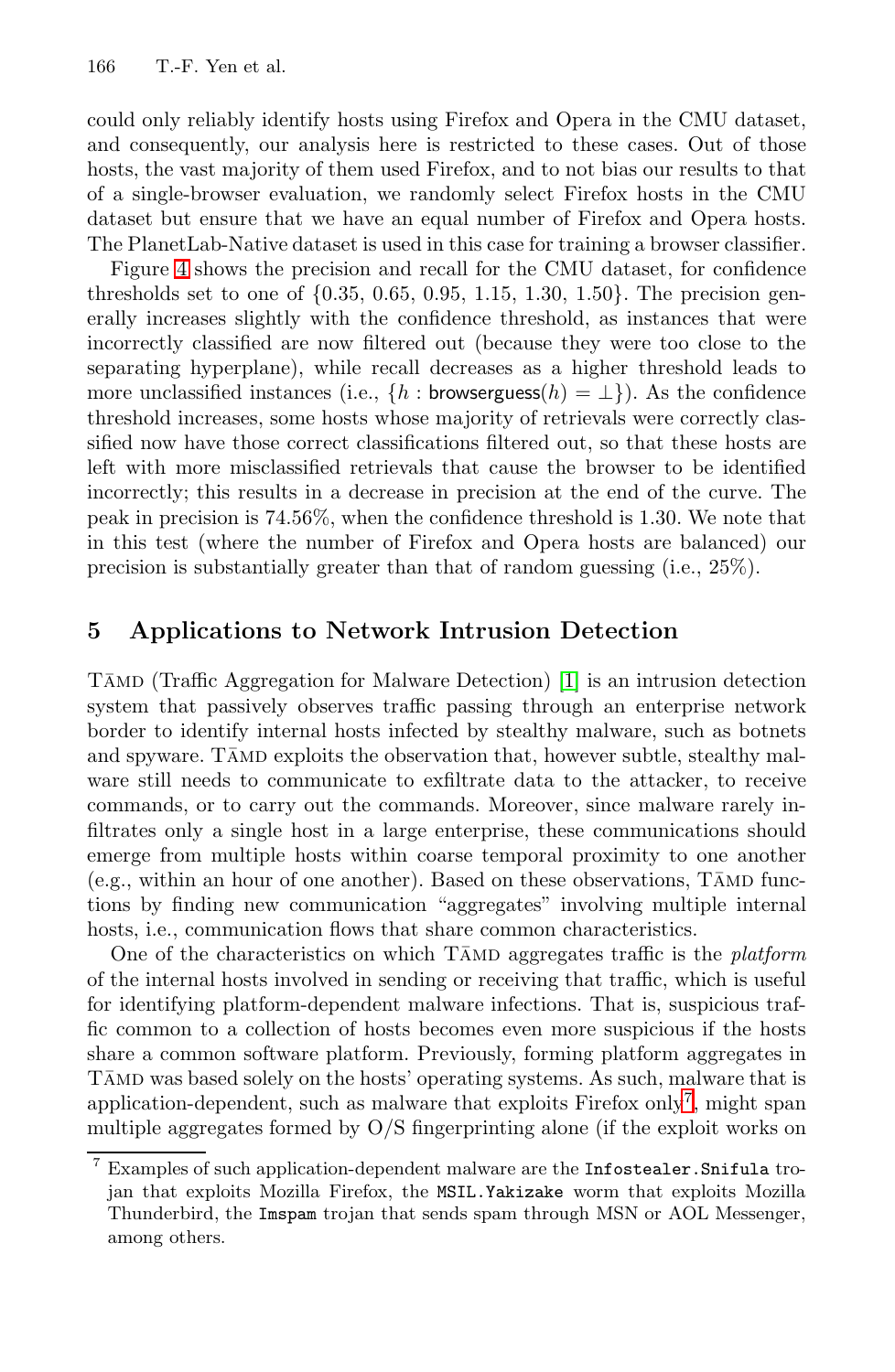

**Fig. 5.** Average number of aggregates per hour (*±* standard deviation) due to browser similarity, in addition to the identified malware cluster and to O/S aggregates. For descriptions of the malware, please refer to [1].

multiple operating systems) or might represent a small subset of an O/S aggregate (e.g., all Windows machines). In either case, the mismatch between the software fingerprinted (the  $O/S$ ) and the software exploited (the browser) can cause p[lat](#page-16-0)form aggregation to fail to detect an exploit.

Here we consider the impact of reliable *browser* fingerprinting on TAMD. Specifically, we modified its platform aggregation function so that a platform aggregate is identified when the largest fraction of hosts sharing the same O/S *or* the same web browser is above a given threshold. In doing so, we are able to detect both platform-dependent and browser-dependent malware, while incurring only slight overhead.

To quantify this overhead, we followed the same experiments that were performed in that earlier work [1], which involved seven type[s o](#page-16-0)f O/S-specific (but not browser-specific) malware. Briefly, the experiment consisted of overlaying recordings of malware traffic onto the CMU dataset, which was done by assigning malware traffic to originate from randomly selected internal hosts. More specifically, we assigned malware traffic to random internal hosts running the O/S that the malware exploits, as determined by the time-to-live (TTL) field in packets.

This combined data, consisting of the C[MU](#page-5-0) dataset overlaid with malware traffic, is then given to  $\overline{T}$ AMD — configured to identify common host platforms based on their  $O/S$  or browsers, but otherwise configured identically as in  $[1]$ in ho[ur](#page-16-0)ly batches, where the goal is to identify the single aggregate consisting of the malware traffic. The same experiment is repeated for each hour over three weeks in November and December 2007, for each of the seven different malware.

Figure 5 shows the number of browser aggregates, in addition to the malware aggregate and other O/S aggregates, that is identified by this new version of  $T\overline{A}MD$  that incorporates our browser classifier from Section 4, for different thresholds on the homogeneity of the platform aggregate, for each malware experiment. When the threshold is set to 90% (as it was for the original O/S-based platform aggregation in [1]), meaning that at least 90% of the hosts in the aggregate are required to share a common browser (which cannot be  $\perp$ ), the number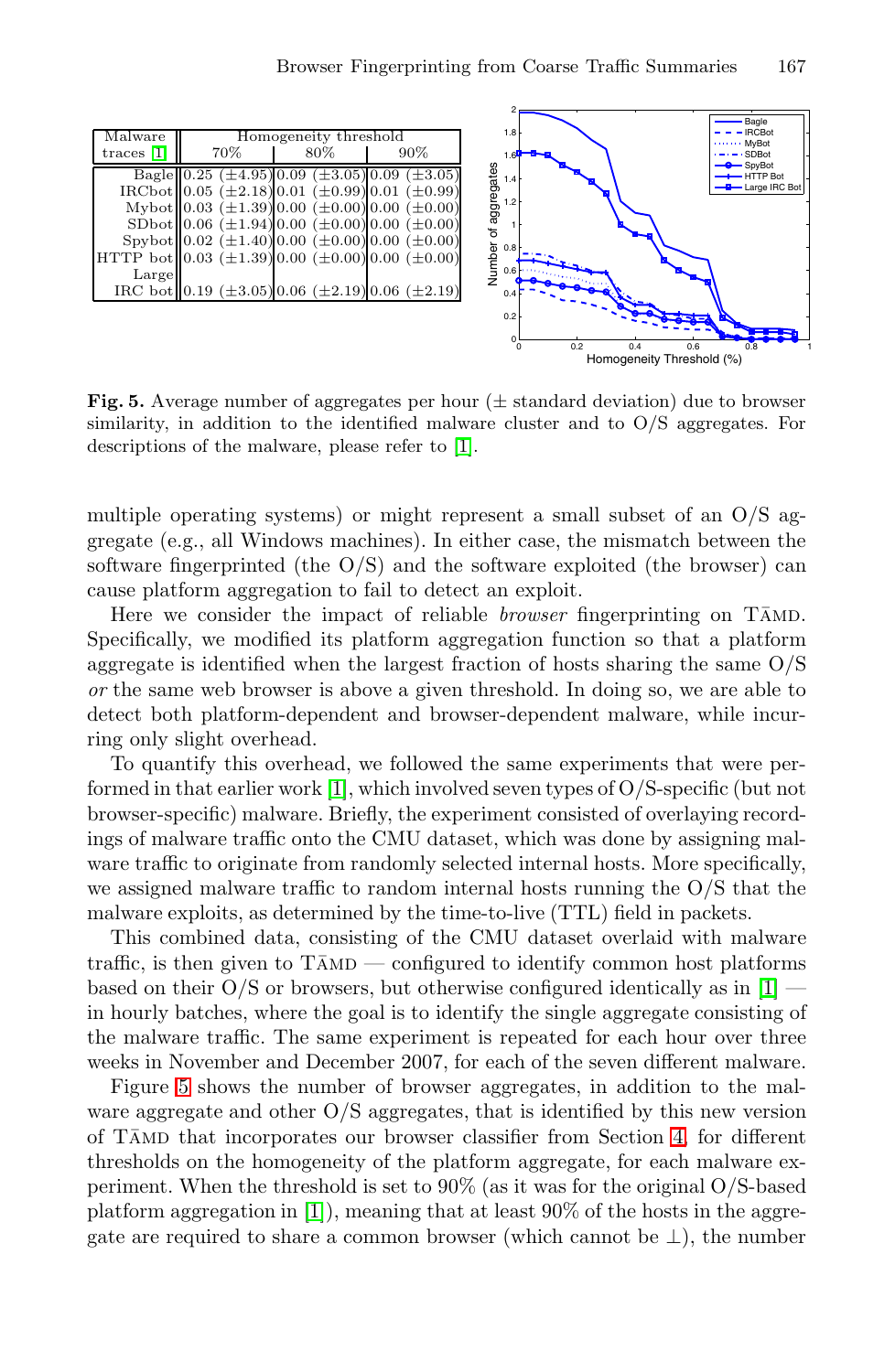of additional aggregates reported due to browser similarity on average per hour is 0.0229. This shows that incorporating browser fingerprinting into  $T\overline{A}MD$  induces a limited amount of additional cost, while giving  $T\overline{A}MD$  the ability to detect a wider range of malware, i.e., browser-dependent malware.

Other intrusion detection systems that operate on flow records (e.g.,  $[29,30,31,32]$  and approaches for profiling network traffic (e.g.,  $[7,33,34]$ ), can also potentially benefit from passive application fingerprinting. We plan to investigate this in future research.

## **6 Applications to Traffic Deanonymization**

Website deanonymization technique[s attempt to](google.com) infer the actual web *sites* contacted in anonymized traffic traces, without examining the contents of the communication. In order to retain the util[ity](#page-17-7) of these datasets for networking research, IP addresses are typically anonymized in a consistent fashion, i.e., so that the same real IP address is mapped consistently to the same pseudonym in the anonymized dataset. This enables the behaviors of the anonymous web servers to be examined, however, which can sometimes lead to their deanonymization. As a trivial example, the larger number of bytes typically transmitted from the main page of cnn.com would enable it to be differentiated from google.com. Moreover, since a page retrieval can involve connections to multiple physical servers (e.g., image servers or content distribution networks), Coull et al. [18] also found that the sequential order of the servers contacted to retrieve objects on a webpage can e[na](#page-3-1)ble websites to be differentiated. While previous works placed emphasis on observing traffic behaviors of the websites, to our knowledge, no study has accounted for this behavior as influenced by the particular implementation of their protocol peers, i.e., the browser. In what follows, we show that classifying the browser first can yield a more precise deanonymization of websites.

## <span id="page-11-0"></span>**6.1 Feature Selection**

As described in Section 3, we extract nine main flow features from each web page retrieval. While previously these f[eatu](#page-17-7)res were calculated over all flows in a retrieval, in the case of website classification, we calculate these features for all flows *per physical server*, for each of the first five servers contacted. The features are then arranged according to the [order that the server w](http://www.cnn.com/)as contacted, i.e., for retrieval *r*, the feature vector is  $\{F_{r1},...,F_{r5}\}$ , where  $F_{rj}$  refers to the features derived from the flows to physical server *j*, for website retrieval *r*. Breaking down the retrieval features by physical server provides a finer-grained representation of the retrieval and an order to the physical servers, both of which have been utilized in previous website deanonymization efforts (e.g., [18]). Furthermore, to eliminate redundancies and reduce dimensionality, we selected a subset of those features that are most consistent across datasets, specifically by computing the correlation of each feature from one day of retrievals to http://www.cnn.com/ in the PlanetLab-Native dataset to one day of such retrievals in the CMU dataset.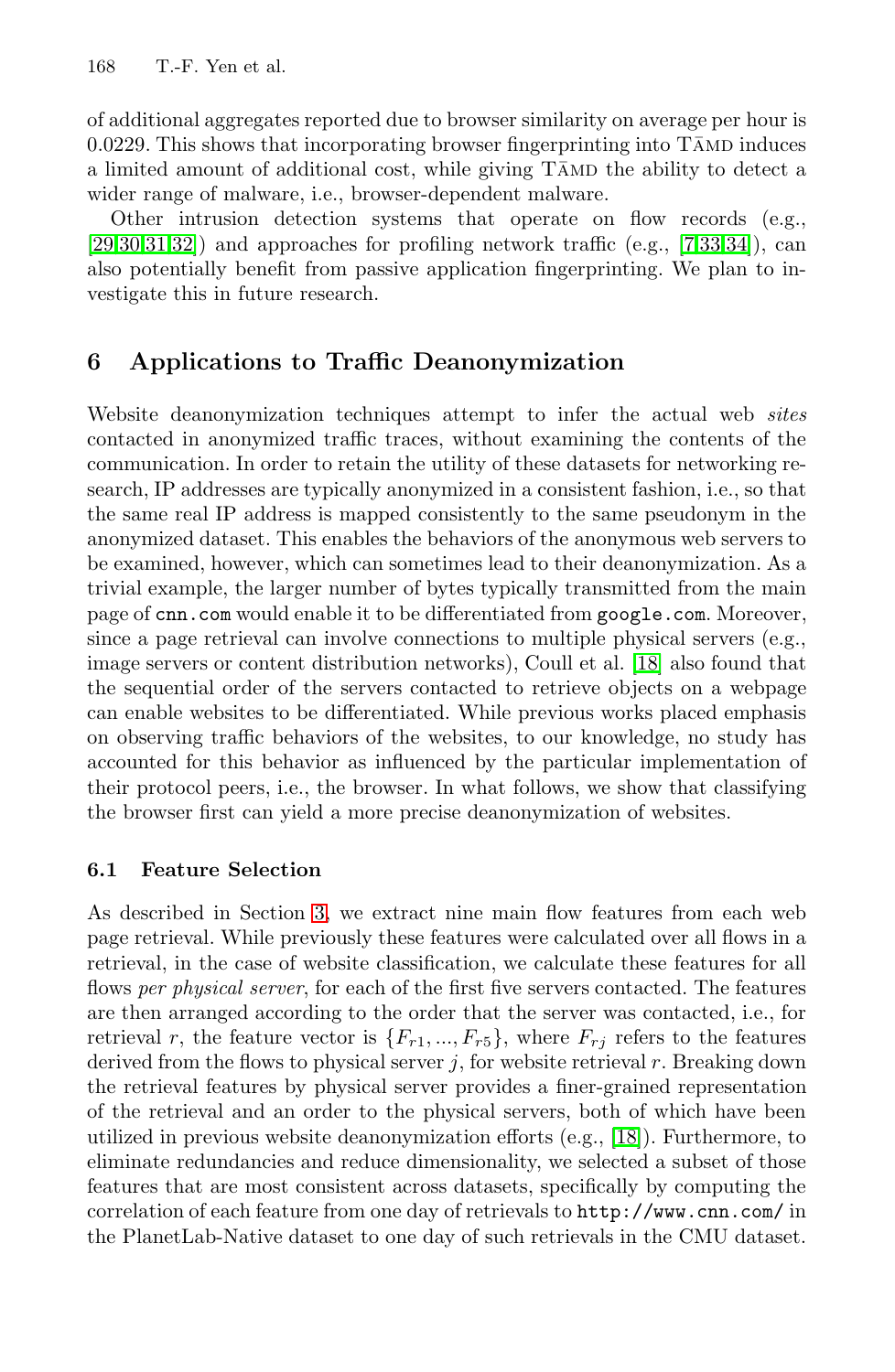This yielded nine features: the byte and packet counts to/from the first server contacted, and the number of flows to each of the first five servers contacted.

We focus on deanonymizing those websites that are "stable", as judged by their standard deviation for the total number of flows, bytes, and packets, and also those websites that are complex enough, as judged by the total number of flows. It has been previously established [18] that websites with a high variability in their contents (e.g.,  $\varepsilon$ spn.com) or those that are too simple (e.g.,  $\sigma$ oogle.com, orkut.com) will typically not be identified accurately. Specifically, we determine a website as "stable" if the average number of flows from the first five servers contacted is greater than one, and the byte and packet counts to/from the first server has a small standard deviation, i.e., within twice the average value. In this way, we n[arr](#page-17-7)ow down the list of websites that we will attempt to deanonymize in traffic traces to the front pages of 52 of the top 100 websites according to alexa.com.

# **6.2 Website Classifier**

We build our website classifiers using Bayesian belief networks, which have been shown to yield good results [18]. Given a test instance, the classifier outputs a probability for each class, which is the likelihood of the instance belonging to that class, according to the model built from training data. The class with the highest probability is taken as the classification of the test instance. This may not always yield optimal classification, for example, in cases where the probabilities for several classes are close to each other, or when all of the probabilities are small.

To establish some notion of "confidence" on the classification, one way is to let the classifier make a decision only from classes with probabilities greater than a cutoff value, and only when there exist probabilities above the cutoff. Although this has limited impact when multiple classes have similar probabilities, it allows the classifier to provide answers based on more confident results, avoiding cases where uncertainty (small probabilities) are likely to cause incorrect classifications. The higher the cutoff parameter, the higher the probability of the test instance belonging to its class must be.

For the PlanetLab-QEMU dataset, we group the data by the browser that generated the traffic, as well as a combined group with traffic from all four browsers. This allows us to build four per-browser website classifiers (IE, Firefox, Opera, Safari), and one generic website classifier. The former are trained on traffic from a single browser type, while the latter is trained on combined browser traffic. In the following, we quantify the benefits of first classifying the browser in website deanonymization by applying these two types of classifier models separately and comparing their results. When testing with the CMU dataset, the browser type for each host is determined by our browser classifier developed in Section 4, using a confidence threshold set at 1.30. The per-browser website classifier is then applied to a website retrieval based on the browser determined for the host that performed the retrieval.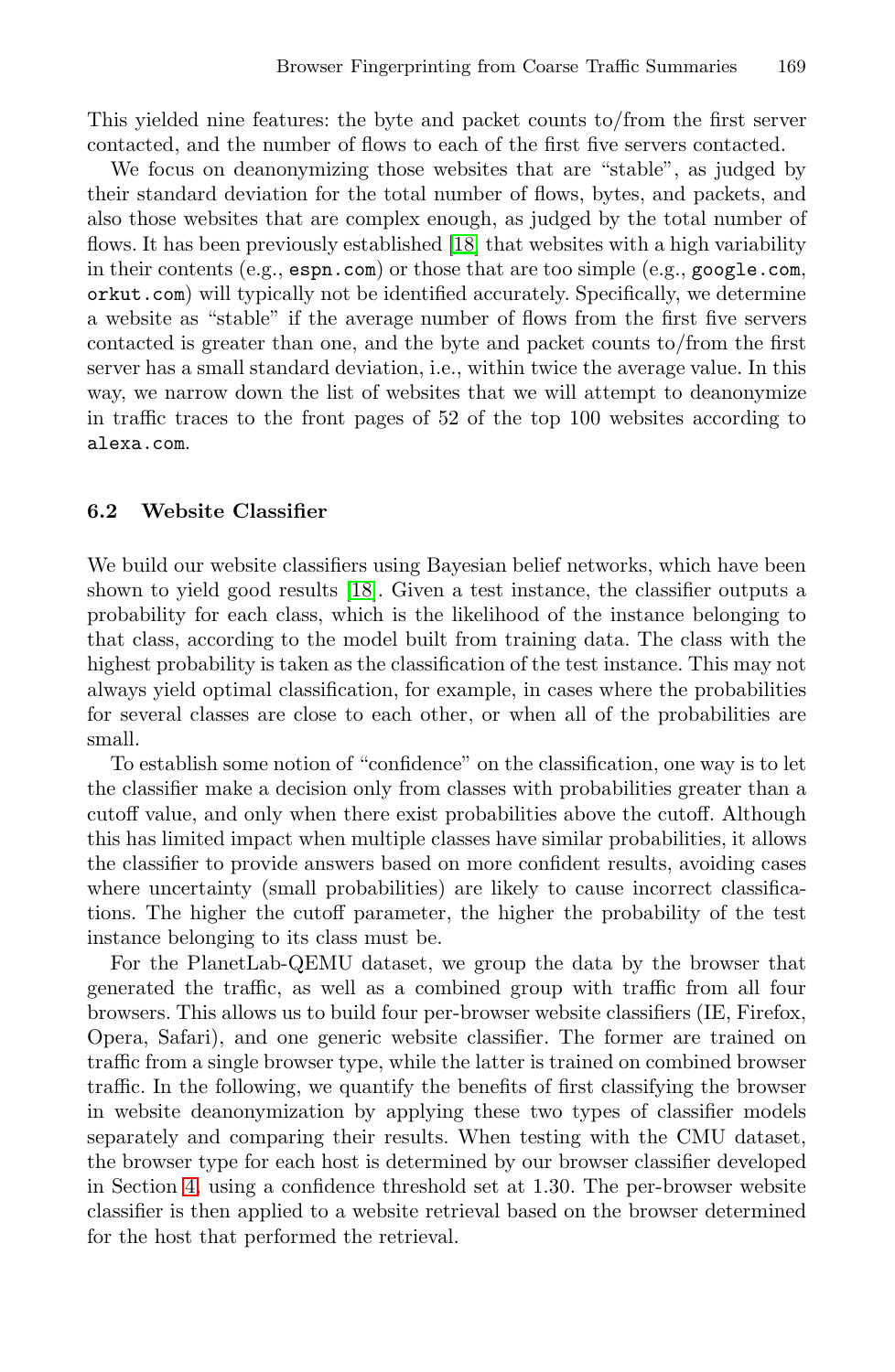For each testing instance, i.e., each website retrieval, the classifier returns the class with the highest probability above the cutoff. If no probability larger than the cutoff exists, the instance is unclassified. Let the classification for retrieval *r* be websiteguess(*r*), and its actual website be website(*r*), where website(*r*) = ⊥ if the ground-truth website for retrieval *r* cannot be determined in the dataset (which only happens in the case of the CMU dataset). Then, the precision and recall are

$$
\begin{aligned} \text{Precision} &= \Pr[\text{website}(r) = s \mid \text{websiteguess}(r) = s \neq \bot] \\ &= \frac{|\{r: \text{websiteguess}(r) = \text{website}(r)\}|}{|\{r: \text{websiteguess}(r) \neq \bot\}|} \\ \text{Recall} &= \Pr[\text{websiteguess}(r) = s \mid \text{website}(r) = s \neq \bot] \\ &= \frac{|\{r: \text{websiteguess}(r) = \text{website}(r)\}|}{|\{r: \text{website}(r) \neq \bot\}|} \end{aligned}
$$

In the following tests, we only report results for cutoff values where the classifier is able to make at least thirty classifications. This is to avoid cases where not enough classifications can be made for the results to be representative.

## **6.3 Tests on PlanetLab-QEMU Dataset**

Similar to the [exp](#page-11-0)eriments described in Section 4.1, we first evaluate the results of website deanonymization under an ideal setting using the PlanetLab-QEMU dataset. In each experiment, the testing data consists of retrievals from one host, while the training data is from all other hosts. We apply each per-browser website classifier to retrievals determined to have been performed with that browser by our classifier in Section 4, to generate the per-browser results. We generate results for the generic website classifier by applying that classifier to all retrievals. Our tests are "closed-world", in the sense that only retrievals of the 52 selected websites (see Section 6.1) are tested.

Figure 6 and 7 show the precision and recall from the per-browser and generic website classifiers. Cutoff values range from 0.01 to 0.99, in steps of 0.01. The precision increases with the cutoff, but the recall decreases since some instances are not classified at higher cutoff values. The drops in precision are due to cases where correct classifications that do not have a high probability are filtered out by the cutoff value. The generic classifier was not able to classify more than thirty retrievals after the cutoff reaches 0*.*78, so we do not plot its results for cutoff values greater than 0*.*78. To present an alternate view depicting our overall accuracy, let  $Precision(c)$  and  $Recall(c)$  be the precision and recall, respectively, when the cutoff is set to be *c*. We then define the precision "integral", over the range  $[c_{\min}, c_{\max}]$ , to be

$$
\sum_{c=c_{\min}}^{c_{\max}} \mathsf{Precision}(c)
$$

and we define the recall "integral" similarly.  $c_{\min}$  and  $c_{\max}$  are defined as the endpoints of the range where both the per-browser and generic classifiers were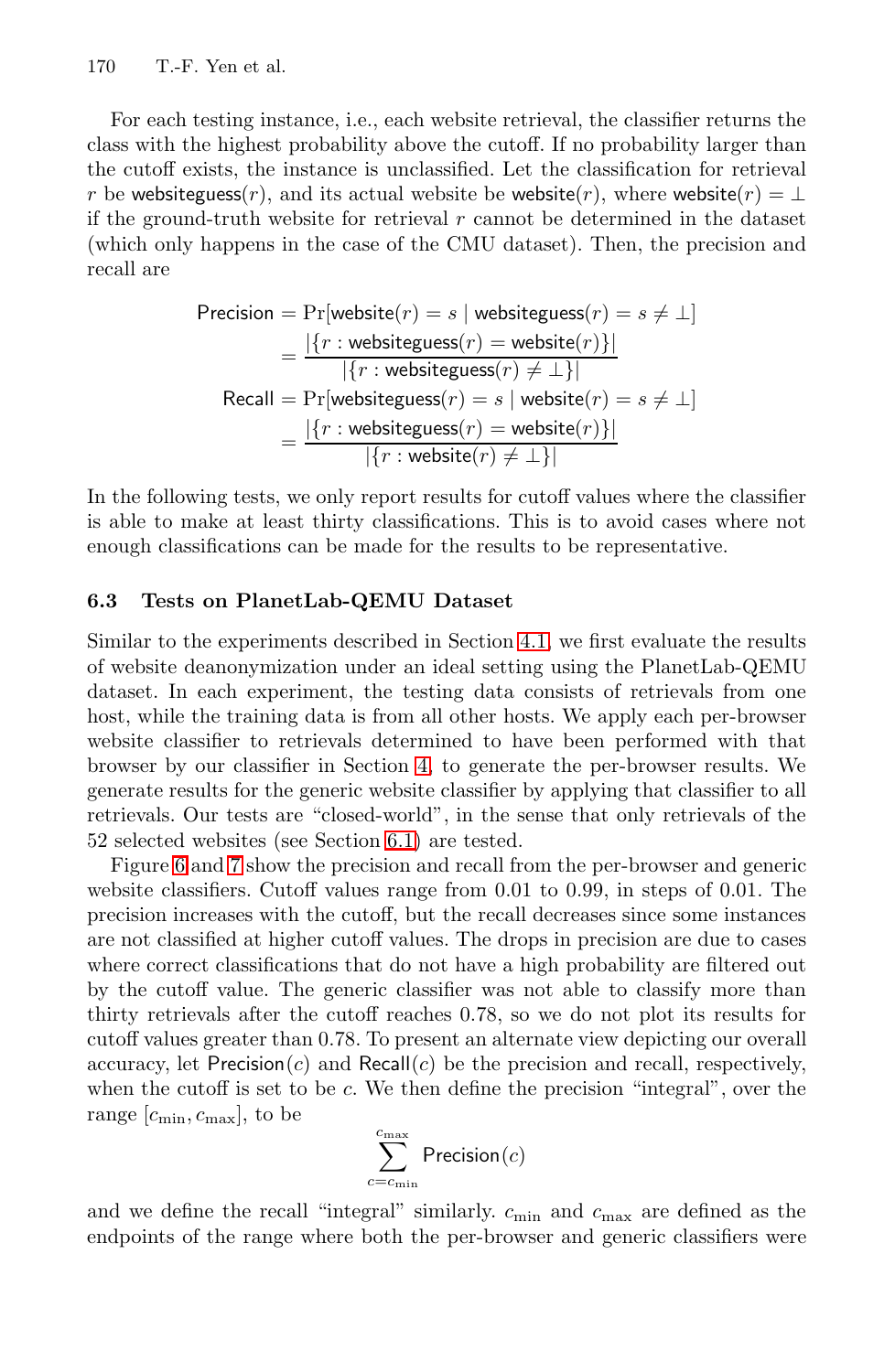



**Fig. 6.** Website c[las](#page-14-0)sification precision on **Fig. 7.** Website classification recall on the PlanetLab-QEMU dataset

the PlanetLab-QEMU dataset

<span id="page-14-0"></span>able to make enough classifications. The integral is a measure of how the classifier performs across different cutoff values, in that larger integrals show higher precision (or recall) overall. The integral of precision and recall over [0*.*01*,* 0*.*78], in steps of 0.01, are shown in Table 2, with the generic case serving as baseline. The maximum difference in precision for per-browser and generic classifiers is 15*.*61%. While website deanonymization remains a challenging problem in practice, we note that the improvement in recall between per-browser and generic classifiers remains significant, across all cutoff values, where the average difference is 14*.*01% and the maximum difference is 16*.*11%.

**Table 2.** Comparing the precision and recall integrals on website classification on the PlanetLab-QEMU dataset

| Classifier Precision Recall |       |                 |
|-----------------------------|-------|-----------------|
| Generic                     | 26.16 | 5.34            |
| Per-browser                 |       | $+6.01 +10.93 $ |

#### **6.4 Tests on CMU Dataset**

To evaluate the impact of first classifying the browser on website deanonymization in a more realistic setting, we turn to the CMU dataset, with the PlanetLab-Native dataset serving as training data. Since the IP addresses are anonymized in the CMU data, we have no direct knowledge of the websites contacted. So, to build ground truth for the classification, we examined information available in the first 64 bytes of each flow payload. Specifically, the "Host" field in HTTP requests are extracted to identify the domain name of the websites. Of the 52 websites targeted for identification, we found only 23 in the CMU dataset in this way, and so used only these retrievals for testing (while the training data still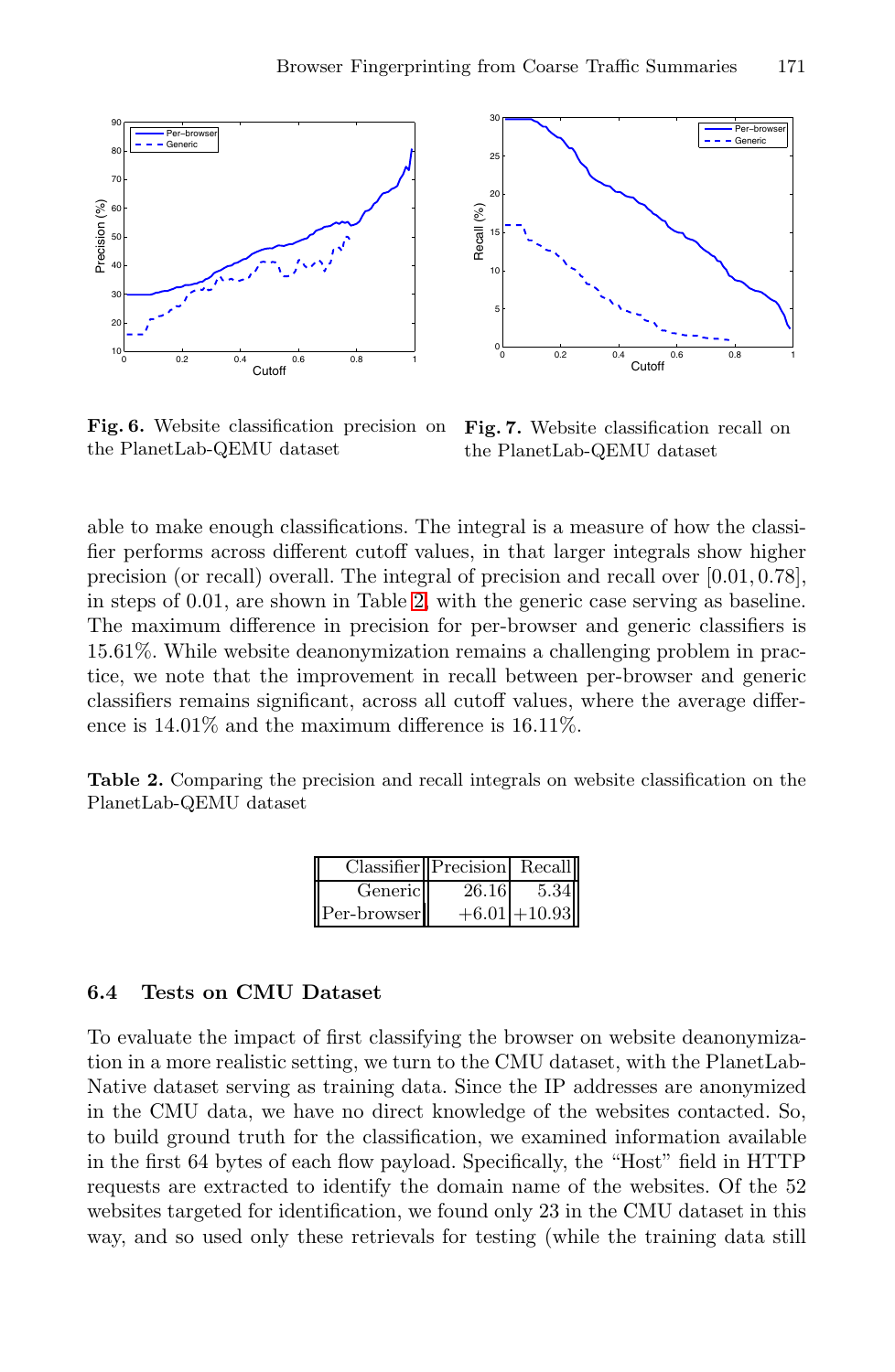<span id="page-15-1"></span>

<span id="page-15-2"></span>

<span id="page-15-0"></span>**Fig. 8.** Website classification precision on the CMU dataset (Train: PlanetLab-Native, Test: CMU)

**Fig. 9.** Website classification recall on the CMU dataset (Train: PlanetLab-Native, Test: CMU)

**Table 3.** The integral of precision and recall on website classification in the CMU dataset (Train: PlanetLab-Native, Test: CMU)

|                    | Classifier Precision Recall |               |
|--------------------|-----------------------------|---------------|
| Generic            |                             | 20.53 11.30   |
| Per-browser        |                             | $+2.73 +1.07$ |
| Per-browser        |                             | $+7.93 +4.38$ |
| $(\text{perfect})$ |                             |               |

consists of traffic to the 52 websites). Only retrievals from hosts whose groundtruth browser type could be determined were used (see Section 4).

For each retrieval to one of the chosen 52 websites (see Section 6.1) in the CMU dataset from a Firefox or Opera browser, we classify it using both the appropriate per-browser classifier (i.e., for [th](#page-15-0)e browser identified using the classifier of Section 4) and the generic website classifier, built using the PlanetLab-Native [d](#page-15-1)ata[set](#page-15-2). The results are shown in Figures 8 and 9, for the two cases when (i) our browser classifier from Section 4 is applied first, and (ii) when we assume perfect browse[r c](#page-16-2)lassification, i.e., the per-browser website classifier applied to a website retrieval is based on the actual browser that performed that retrieval, as opposed to the browser dete[rmined by our](dailymotion.com) classifier. When our browser classifier is applied, the difference in precision between the per-browser and generic classifiers can reach close to 17% at high cutoff values. Table 3 shows the integral of precision and recall over cutoff values from 0.01 to 0.99, in steps of 0.01. The results in Figures 8 and 9 are calculated across all 52 websites.

However, for an attacker who is only interested in deanonymizing certain websites, such as those listed in Table 4, a classifier that is able to classify those websites well would be more useful than a general website classifier. For example, the per-browser classifier has a 84*.*62% precision for dailymotion.com, a 27*.*57% improvement to the generic classifier. These results point out that in live network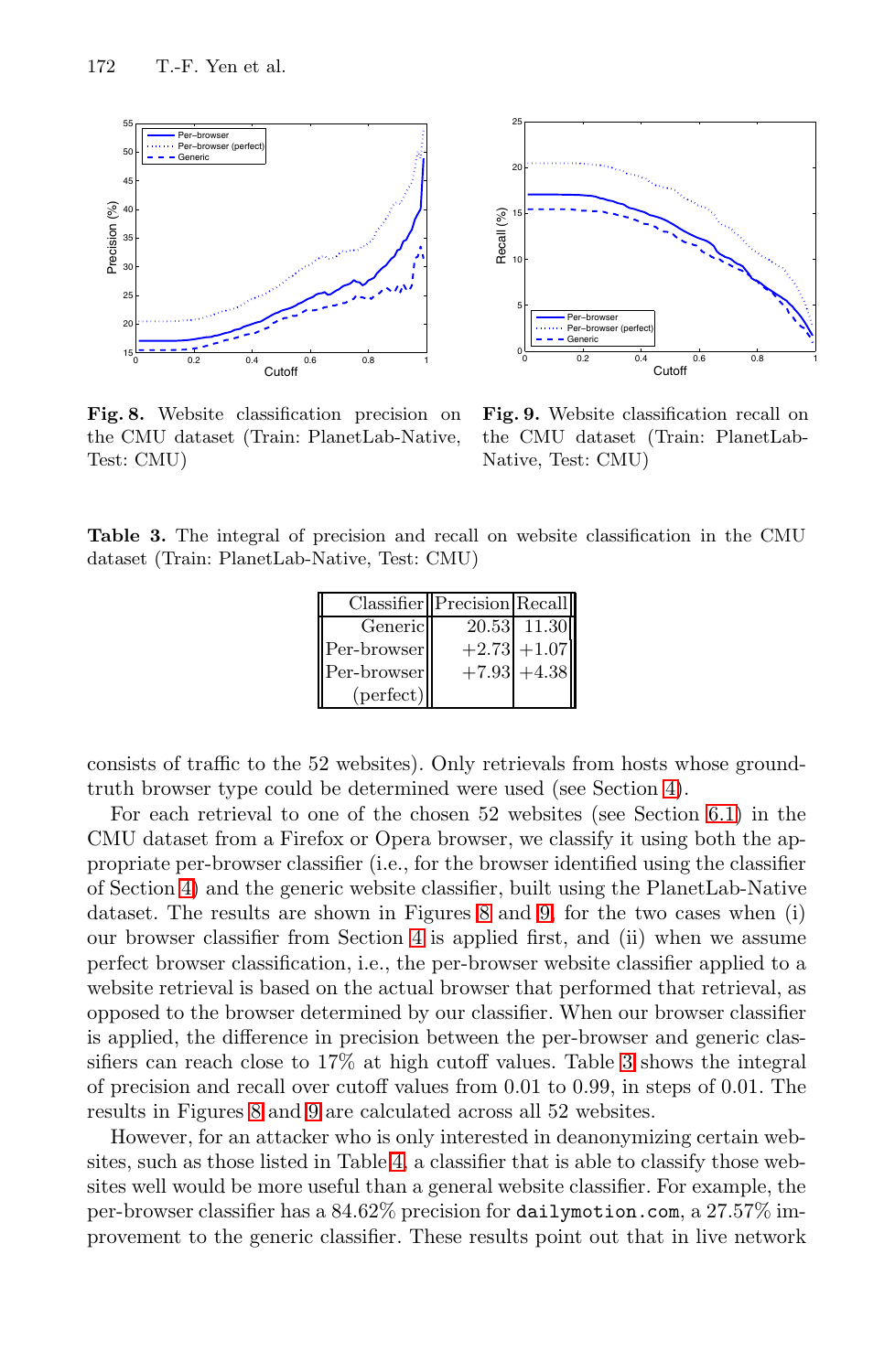<span id="page-16-2"></span>**[Table](dailymotion.com) [4.](dailymotion.com)** The precision and recall for the per-browser classifier on some of the websites [in](myspace.com) [the](myspace.com) [CMU](myspace.com) dataset, when our browser classifier from Section 4 is applied first (Train: [PlanetLab-](nytimes.com)Native, Test: CMU)

| Website         | Precision $(\%)$                        |       | Recall $(\%)$ |       |
|-----------------|-----------------------------------------|-------|---------------|-------|
|                 | Per-browser Generic Per-browser Generic |       |               |       |
| adobe.com       | 17.59                                   | 0.00  | 9.55          | 0.00  |
| aol.com         | 9.15                                    | 8.03  | 5.67          | 4.73  |
| dailymotion.com | 84.62                                   | 57.05 | 50.00         | 44.95 |
| myspace.com     | 19.32                                   | 18.57 | 12.40         | 11.65 |
| nytimes.com     | 21.15                                   | 16.26 | 12.26         | 9.13  |
| wordpress.com   | 13.98                                   | 0.00  | 7.15          | 0.00  |
| vahoo.com       | 45.52                                   | 29.60 | 29.81         | 19.78 |

traffic, classifying the browser first can bring a non-trivial advantage to website deanonymization.

# **7 Conclusion**

In this paper we have explored the passive identification of browser implementations from coarse flow records. We have shown that browser implementations can be identified with substantial precision and recall, even using flow records from real traffic recorded at a different time and on a different network from the traffic used to train the classifier.

We have also demonstrated two applications of browser fingerprinting. In the first, we demonstrated how browser identification can be used to improve a network intrusion-detection system called  $\overline{T}$ AMD, by permitting the intrusiondetection system to identify aggregates of hosts on the network that share the same browser. Suspicious traffic is even more suspect when coming from such an aggregate, since this may indicate that these hosts have succumbed to a browserspecific exploit. Our browser fingerprinting techniques would enable  $T\bar{A}MD$  to detect more types of malware, i.e., those that are browser-dependent, while incurring slight overhead.

<span id="page-16-1"></span><span id="page-16-0"></span>The second application of browser fingerprinting that we explored is deanonymization of network traffic. Our techniques assume that the traffic is anonymized using consistent pseudonyms, which is a common practice today; this enables traffic trace deanonymization by examining the trace for the retrieval characteristics of websites of interest. We demonstrated that improvements in deanonymizing retrieved websites can be achieved by first classifying the browser in use.

# **References**

- 1. Yen, T.-F., Reiter, M.K.: Traffic aggregation for malware detection. In: Zamboni, D. (ed.) DIMVA 2008. LNCS, vol. 5137, pp. 207–227. Springer, Heidelberg (2008)
- 2. Comer, D.E., Lin, J.C.: Probing TCP implementations. In: Proceedings of the USENIX Summer 1994 Technical Conference (June 1994)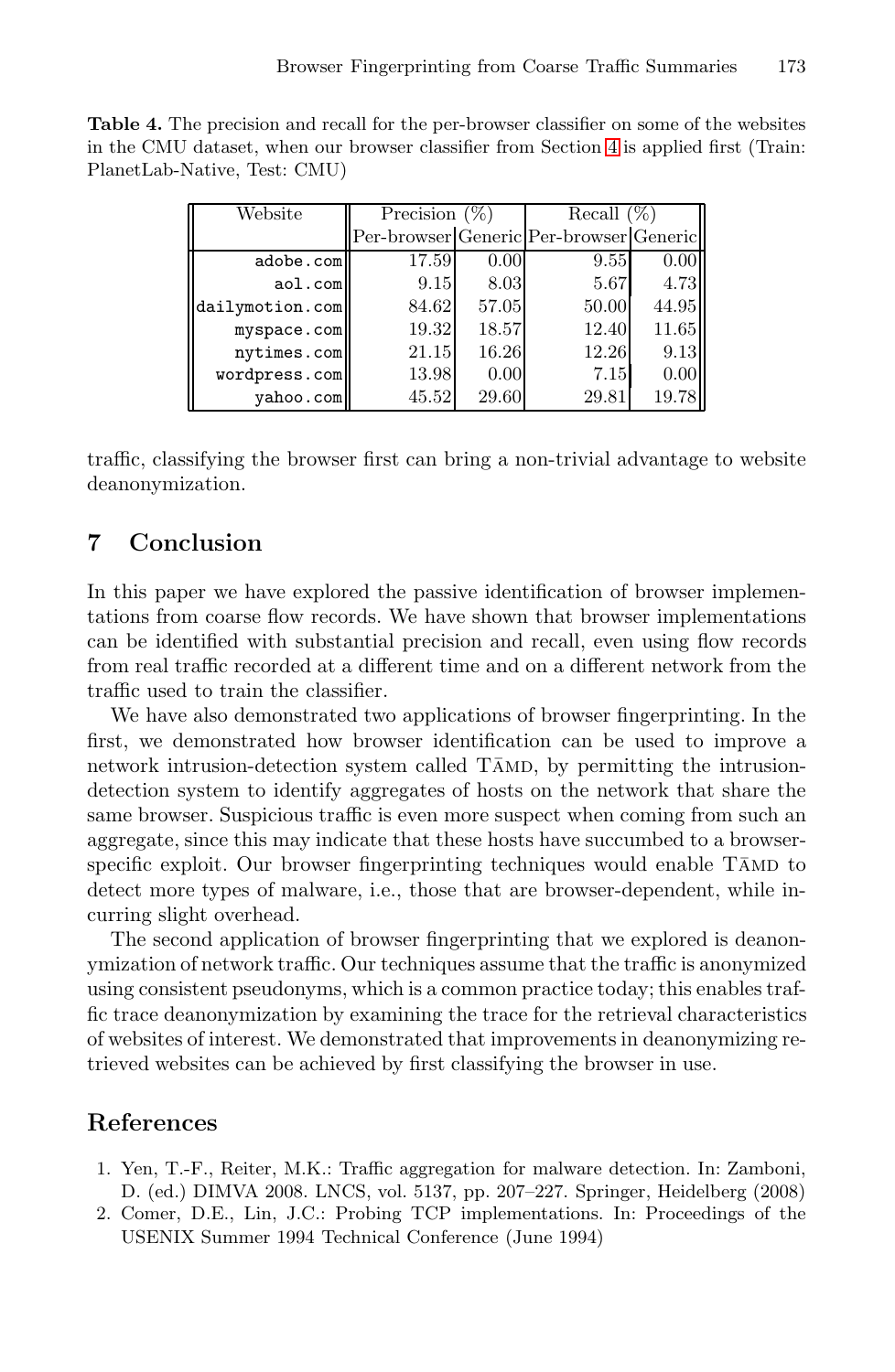- <span id="page-17-0"></span>3. Padhye, J., Floyd, S.: On inferring TCP behavior. In: Proceedings of ACM SIG-COMM, August 2001, pp. 287–298 (2001)
- 4. Paxson, V.: Automated packet trace analysis of TCP implementations. In: Proceedings of ACM SIGCOMM, pp. 167–179 (1997)
- 5. Lippmann, R., Fried, D., Piwowarski, K., Streilein, W.: Passive operating system identification from TCP/IP packet headers. In: Proceedings of the ICDM Workshop on Data Mining for Computer Security (2003)
- 6. Beverly, R.: A robust classifier for passive TCP/IP fingerprinting. In: Barakat, C., Pratt, I. (eds.) PAM 2004. LNCS, vol. 3015, pp. 158–167. Springer, Heidelberg (2004)
- <span id="page-17-1"></span>7. Karagiannis, T., Papagiannaki, K., Faloutsos, M.: BLINC: multilevel traffic classification in the dark. In: Proceedings of ACM SIGCOMM, August 2005, pp. 229–240 (2005)
- <span id="page-17-2"></span>8. Bernaille, L., Teixeira, R., Akodkenou, I., Soule, A., Salamatian, K.: Traffic classification on the fly. ACM SIGCOMM Computer Communication Review 36(2), 23–26 (2006)
- <span id="page-17-3"></span>9. Hernandez-Campos, F., Nobel, A.B., Smith, F.D., Jeffay, K.: Understanding patterns of TCP connection usage with statistical clustering. In: Proceedings of 13th Symposium on Modeling, Analysis, and Simulation of Computer and Telecommunication Systems, September 2005, pp. 35–44 (2005)
- <span id="page-17-4"></span>10. Roughan, M., Sen, S., Spatscheck, O., Duffield, N.: Class-of-service mapping for QoS: A statistical signature-based approach to IP traffic classification. In: Proceedings of the 4th ACM SIGCOMM conference on Internet measurement, October 2004, pp. 135–148 (2004)
- <span id="page-17-5"></span>11. Crotti, M., Dusi, M., Gringoli, F., Salgarelli, L.: Traffic classification through simple statistical fingerprinting. ACM SIGCOMM Computer Communication Review 37(1) (2007)
- 12. Collins, M.P., Reiter, M.K.: Finding peer-to-peer file-sharing using coarse network behaviors. In: Gollmann, D., Meier, J., Sabelfeld, A. (eds.) ESORICS 2006. LNCS, vol. 4189, pp. 1–17. Springer, Heidelberg (2006)
- 13. Zander, S., Nguyen, T., Armitage, G.: Automated traffic classification and application identification using machine learning. In: Proceedings of the 2005 IEEE Conference on Local Computer Networks (2005)
- 14. Moore, A.W., Papagiannaki, K.: Toward the accurate identification of network applications. In: Dovrolis, C. (ed.) PAM 2005. LNCS, vol. 3431, pp. 41–54. Springer, Heidelberg (2005)
- <span id="page-17-6"></span>15. Erman, J., Mahanti, A., Arlitt, M., Williamson, C.: Identifying and discriminating between web and peer-to-peer traffic in the network core. In: Proceedings of the 16th International World Wide Web Conference (May 2007)
- <span id="page-17-8"></span>16. Koukis, D., Antonatos, S., Anagnostakis, K.: On the privacy risks of publishing anonymized IP network traces. In: Proceedings of Communications and Multimedia Security, October 2006, pp. 22–32 (2006)
- 17. Coull, S.E., Wright, C.V., Monrose, F., Collins, M.P., Reiter, M.K.: Playing devil's advocate: Inferring sensitive information from anonymized network traces. In: Proceedings of the 2007 ISOC Network and Distributed System Security Symposium (February 2007)
- <span id="page-17-7"></span>18. Coull, S.E., Collins, M.P., Wright, C.V., Monrose, F., Reiter, M.K.: On web browsing privacy in anonymized NetFlows. In: Proceedings of the 16th USENIX Security Symposium, August 2007, pp. 339–352 (2007)